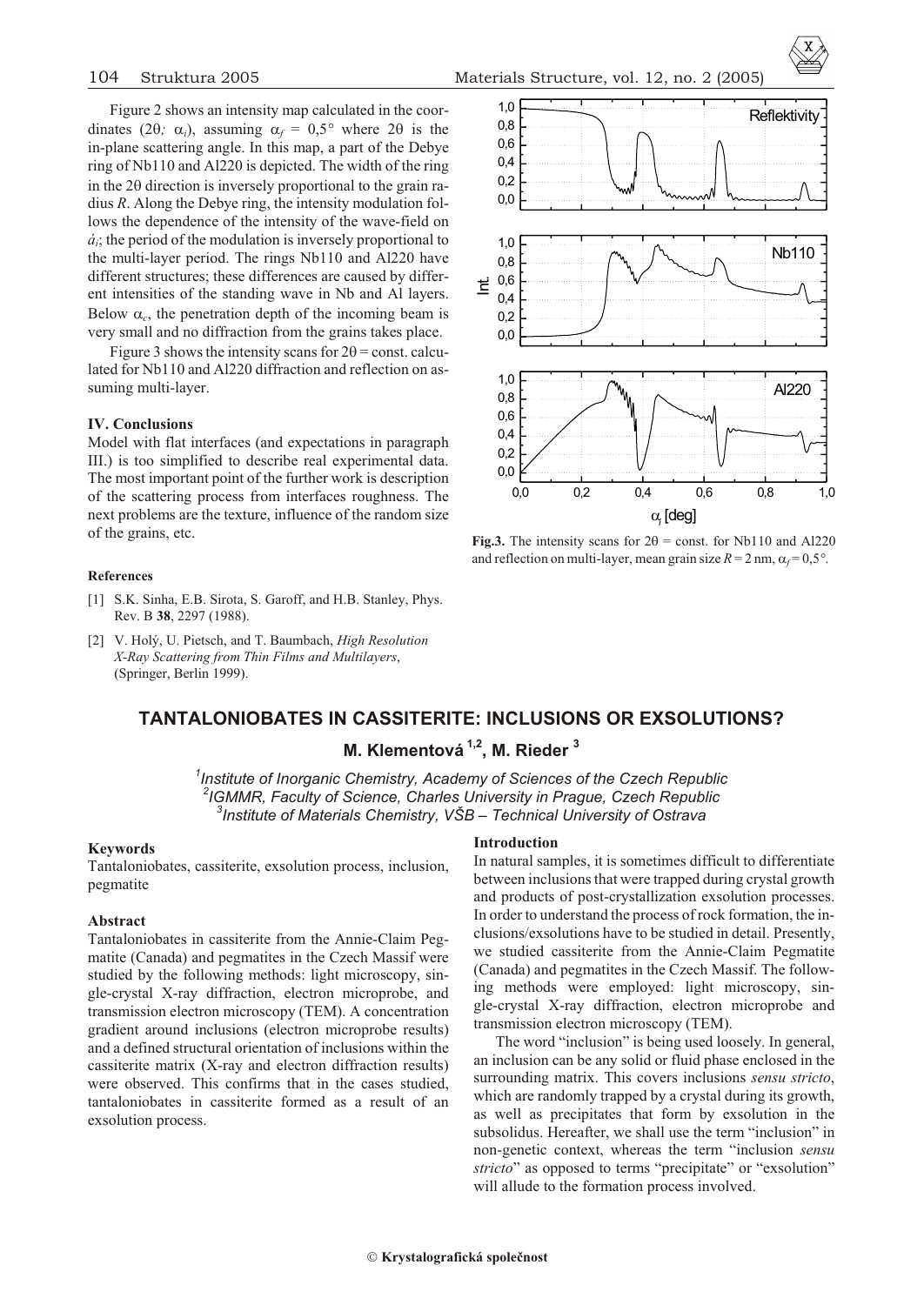

**Figure 1.** a) Sample from Annie Claim 3 in back-scattered electrons (BSE). White - wodginite inclusions, light grey - enriched cassiterite, dark grey - depleted cassiterite. b) Microprobe analyses of sample 206-IVA from Annie Claim 3 plotted in triangular diagram Sn+Ti -Mn+Fe - Nb+Ta (at.%). c) Sample from Nová Ves in back-scattered electrons (BSE). White - columbite inclusions, light grey - depleted cassiterite, enriched grey - depleted cassiterite. d) Microprobe analyses of sample MM-116 from Nová Ves plotted in triangular diagram Sn+Ti -Mn+Fe - Nb+Ta (at.%).

There are several ways how to differentiate between inclusions *sensu stricto* and precipitates. Under the microscope, a first impression comes from the shape and spatial distribution of inclusions within the matrix. Inclusions sensu stricto usually are irregular in shape and are distributed randomly, whereas precipitates form lamellae or assume other distinct shapes and tend to be arranged in preferred directions, as demanded by their structural orientation within the host. In the matrix surrounding a precipitate, a concentration gradient may betray that a diffusion of elements toward the precipitate took place during its growth; contrariwise, the matrix around an inclusion *sensu* stricto ought to be homogeneous. To obtain yet another piece of evidence, one might want to perform a single-crystal diffraction experiment in order to see whether a precipitate is crystallographically aligned in the host. The underlying idea is that there are hardly any compelling reasons to expect inclusions *sensu stricto* to assume a fixed crystallographic orientation with respect to the matrix.

Tantaloniobates such as ixiolite and columbite have commonly been described as inclusions or precipitates (exsolution products) in cassiterite and rutile  $[1, 2, 3, 4, 5,$  $6, 7, 8, 9, 10, 11$ ]. However, these studies relied on reflected-light microscopy, microprobe analyses, and X-ray powder diffraction, which may not suffice to differentiate unequivocally between inclusions *sensu stricto* and exsolution products.

### **Chemical composition**

Texture and chemical composition were studied with the help of electron microscopy (SEM and microprobe). Selected samples were analyzed quantitatively on the microprobe Cameca SX50 with a Wave Dispersive Spectrometer (operated at 20kV, 25nA) at the NHM in London. All analyses were recalculated on the basis of 24 oxygens to allow an easy comparison among all phases involved.

In the material studied, it is possible to discern two groups of samples, in agreement with their locality as well as their chemical composition. Canadian samples contain precipitates of monoclinic wodginite  $MnSnTa_2O_8$ , whereas samples from the Czech Massif contain orthorhombic ferrocolumbite  $Fe(Nb,Ta)_{2}O_{6}$ . In the samples from both groups, a concentration gradient surrounding the inclusions can be observed (Fig. 1).

Canadian cassiterite contains inclusions of wodginite  $SnMnTa<sub>2</sub>O<sub>8</sub>$ , which appear lighter than surrounding cassiterite in back-scattered electrons (fig. 1a). In BSE, the concentration gradient in cassiterite matrix in the vicinity of inclusions is visible. The dark zones surrounding inclusions are composed of pure cassiterite - "depleted" cassiterite (depleted in comparison with primary cassiterite, which is enriched in minor elements), whereas the lighter areas farther from the inclusions and inclusion-free are primary "enriched" cassiterite with higher concentration of Ta, Mn, Nb and Fe (tab 1).

Chemical composition of the inclusions corresponds to wodginite  $SnMnTa_2O_6$ . The major substitutions are homovalent such as Fe-Mn, Nb-Ta a Zr-Sn. Inclusions concentrate Ti, Sc, Mn, Ta and Zr, while cassiterite prefers Fe and Nb. In figure 1b, analyses from sample 206-IVA from Annie Claim 3 are plotted in the triangular diagram Sn+Ti - Mn+Fe - Nb+Ta (at. %). It is shown that the analyses of enriched and depleted cassiterite cluster in two areas, which are separated by  $5\%$  (Mn,Fe)(Ta,Nb)<sub>2</sub> component. All analyses fall on the same line that connects the  $Sn+Ti$ apex with  $(Mn,Fe)(Ta,Nb)_2$ . Such pattern is usually attributed to magma mixing (in case of rocks) or unmixing (this case).

Chemical composition of the inclusions in cassiterite from the Czech Massif corresponds to columbite Fe(Nb,Ta)<sub>2</sub>O<sub>6</sub>. Figure 1c shows cassiterite from Nova Ves in back-scattered electrons. A concentration gradient surrounding inclusion is visible, even though it is much weaker than in the case of samples containing wodginite. In this case, inclusions appear darker than the matrix. The reversed contrast is due to the average molecular weight of inclusions, which is lower than that of cassiterite, whereas in the samples from Annie Claim 3 the inclusions are "heavier" than the matrix. Quantitative analyses are listed in table 1.

The major substitutions active here are homovalent such as Fe-Mn and Nb-Ta. Inclusions concentrate Ti and Nb, while cassiterite prefers Ta. In figure 1d, analyses from sample MM-116 from Nova Ves are plotted in the triangular di agram Sn+Ti - Mn+Fe - Nb+Ta (at.%). Also in this case the analyses fall on the same line, which connects the Sn+Ti apex with  $(Mn,Fe)(Ta,Nb)_2$ .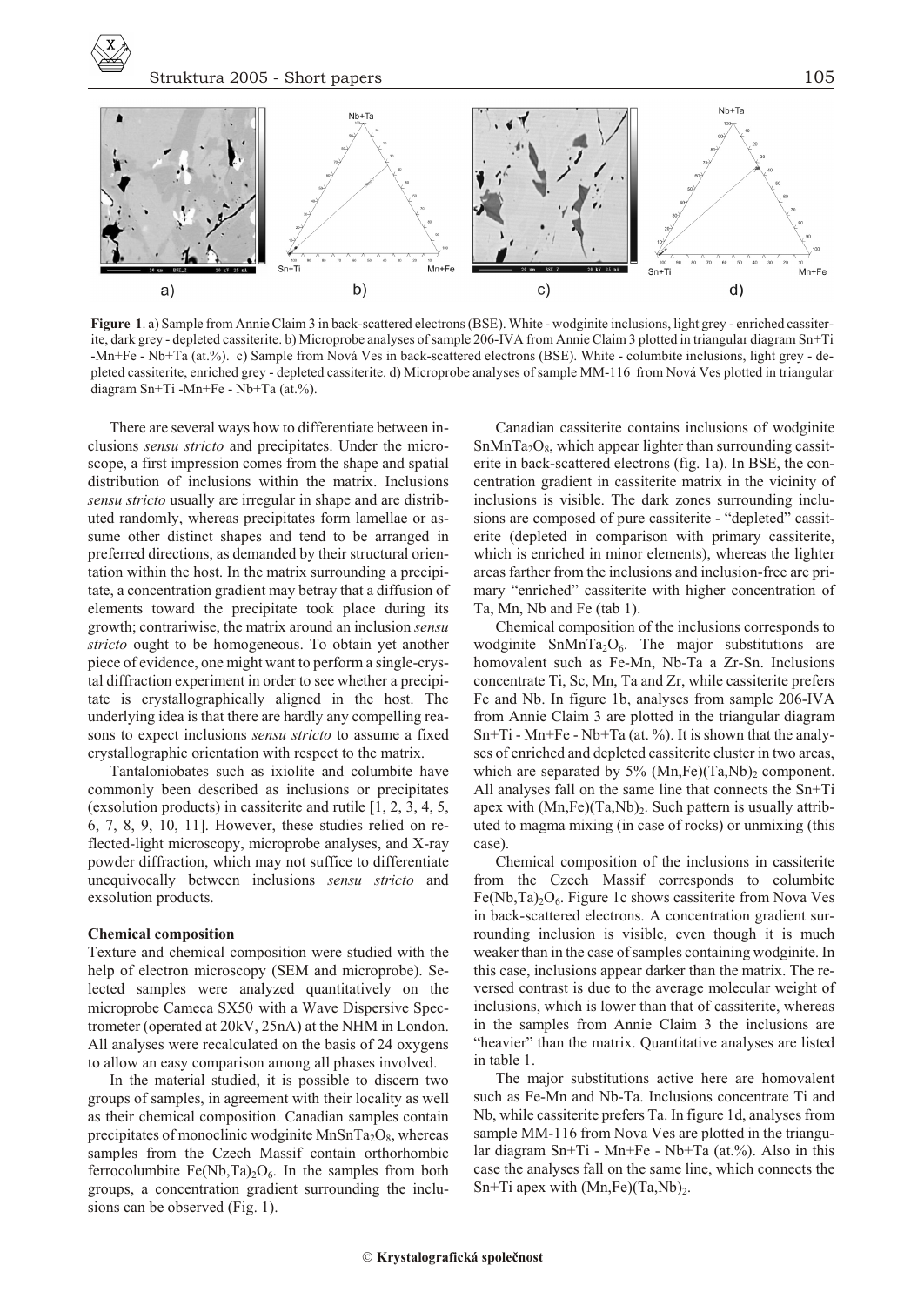Table 1.: Microprobe analyses of samples 206-IVA from Annie Claim 3 and MM-116 from Nová Ves.. Calculation is based on 24O. (IN – inclusion,  $DC$  – depleted cassiterite,  $EC$  – enriched cassiterite).

|              | <b>Annie Claim</b> |                              |                              | <b>Nova Ves</b> |           |        |
|--------------|--------------------|------------------------------|------------------------------|-----------------|-----------|--------|
|              | IN                 | <b>DC</b>                    | EC                           | IN              | <b>DC</b> | EC     |
| Τi           | 0.025              | 0.000                        | 0.000                        | 0.151           | 0.015     | 0.010  |
| <b>Na</b>    | 0.012              | 0.084                        | 0.059                        | 0.000           | 0.069     | 0.044  |
| Ca           | 0.000              | 0.000                        | 0.000                        | 0.010           | 0.000     | 0.000  |
| <b>Sc</b>    | 0.036              | 0.000                        | 0.001                        | 0.011           | 0.000     | 0.003  |
| Sn           | 2.274              | 11.928                       | 11.059                       | 0.089           | 11.786    | 11.157 |
| Mn           | 2.737              | 0.004                        | 0.224                        | 0.333           | 0.005     | 0.013  |
| Fe           | 0.225              | 0.006                        | 0.031                        | 3.334           | 0.024     | 0.232  |
| Zr           | 0.402              | 0.012                        | 0.042                        | 0.086           | 0.051     | 0.034  |
| <b>Nb</b>    | 0.795              | 0.005                        | 0.091                        | 6.134           | 0.024     | 0.366  |
| Ta           | 5.367              | 0.018                        | 0.506                        | 1.693           | 0.050     | 0.150  |
| Y            | -                  |                              |                              | 0.000           | 0.002     | 0.000  |
| Th           | -                  |                              | -                            | 0.013           | 0.005     | 0.000  |
| $\mathbf{U}$ | -                  | $\qquad \qquad \blacksquare$ | $\qquad \qquad \blacksquare$ | 0.012           | 0.000     | 0.010  |
| <b>Sb</b>    | -                  | -                            | $\overline{\phantom{0}}$     | 0.002           | 0.016     | 0.006  |
| Hf           | 0.077              | 0.006                        | 0.008                        | 0.010           | 0.006     | 0.004  |
| W            | 0.006              | 0.000                        | 0.000                        | 0.005           | 0.000     | 0.000  |
| Bi           |                    |                              | -                            | 0.000           | 0.000     | 0.000  |
| <b>Total</b> | 11.956             | 12.062                       | 12.022                       | 11.883          | 12.052    | 12.029 |





**Figure 2.***:* Structure of cassiterite (a) and columbite (b).

# **Structural orientation**

Cassiterite,  $SnO<sub>2</sub>$ , belongs to the rutile structural group whose members crystallize in space group *P*4<sub>2</sub>/mnm. Cell parameters of synthetic SnO<sub>2</sub> are:  $a = 4.738 \text{ Å}, c = 3.186 \text{ Å}$ [12]. Its structure consists of edge-sharing  $SnO<sub>6</sub>$  octahedra that form chains along the **c** axis and are interconnected in the [110] direction by means of apices of octahedra (fig. 2a).

Tantaloniobates such as ixiolite, columbite-tantalite and wodginite, occurring as inclusions in cassiterite have related structures. All theses structures can be described as zig-zag chains of octahedra ex tend ing paral lel to the **c** axis  $(fig. 2b)$ . Individual structures differ by the kind of octahedral cations and their ordering. The structural relationships can be summarized as follows [13]. The common unit is the cell of ixiolite. Ordered columbite-tantalite has unit cell parameters  $a = 3a_{ix}$ ,  $b = b_{ix}$ ,  $c = c_{ix}$  and ordered wodginite  $a =$  $2a_{ix}$ ,  $b = 2b_{ix}$ ,  $c = c_{ix}$ . Therefore, we can expect all these tantaloniobates to assume a similar orientation within the structure of cassiterite.

Structural orientation of tantaloniobate inclusions in cassiterite was studied by means of single-crystal X-ray diffraction and transmission electron microscopy.

### **X-ray diffraction**

The spatial relation of tantaloniobate precipitates within the host cassiterite predicted by a close examination of their structures was confirmed by single-crystal X-ray diffraction. An Enraf-Nonius precession camera with unfiltered Mo*K*  $( = 0.7107 \text{ Å})$  radiation was used. In order to observe diffraction spots of lamellae which represent a small fraction of the volume of host cassiterite, overexposed photo graphs had to be taken, further boosted with an intensifier screen. Where continuous radiation hampered the interpretation of photographs, the radiation was Zr-filtered.

Mutual crystallographic orientation of the lattices of cassiterite and tantaloniobate exsolutions (either ferrocolumbite or wodginite) is as follows (fig. 3): the reciprocal axis  $c^*$  of each precipitate is approximately parallel to one of the cassiterite directions  $[101]^*, [011]^*, [101]^*, [011]^*.$ The precipitates'  $a^*$  axes are strictly parallel to the  $a_1^*$ and  $\mathbf{a}_2^*$  axes of cassiterite, whereas  $\mathbf{b}_{\text{col}}^*$  is not parallel to any rational reciprocal direction of cassiterite.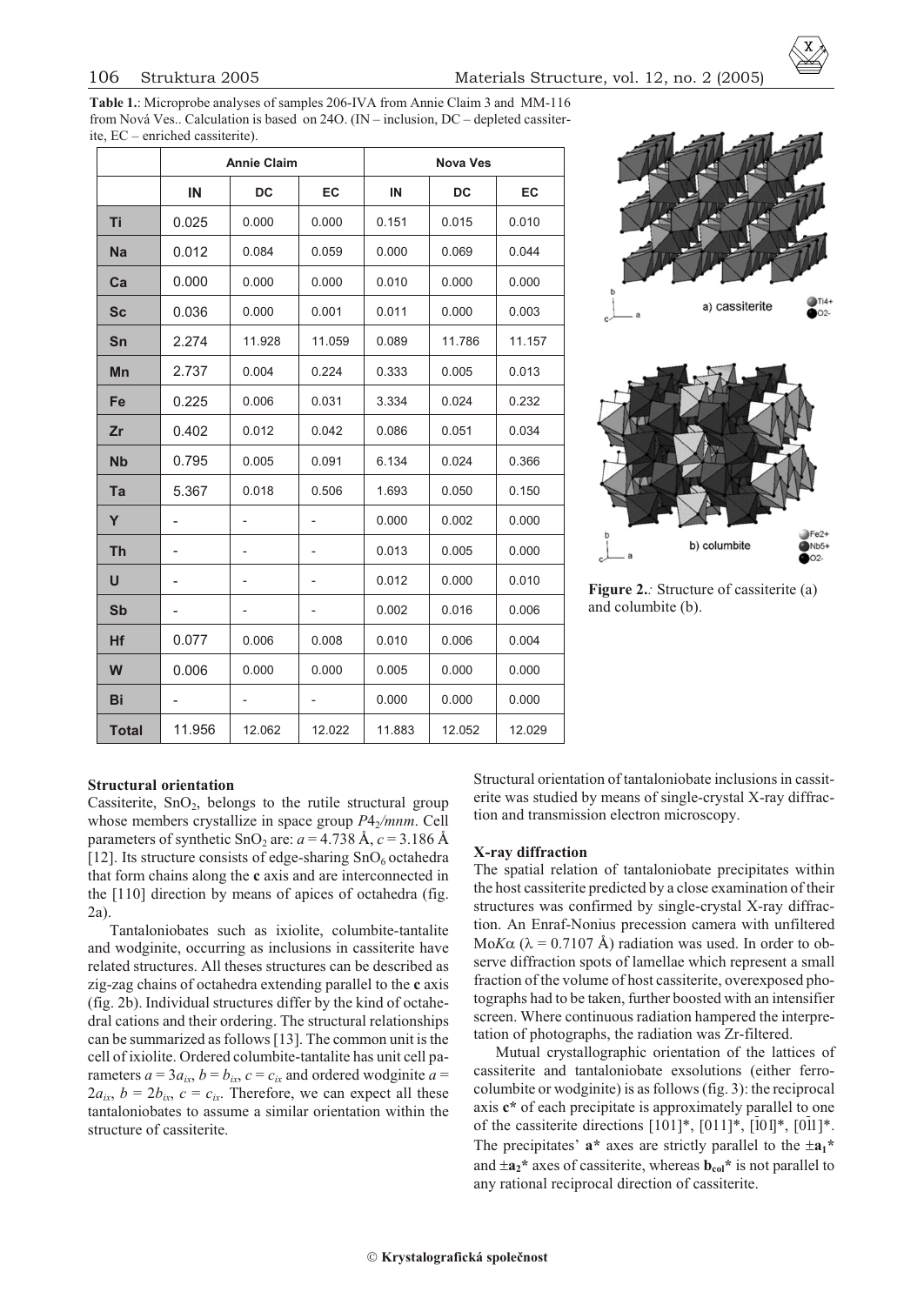

**Figure 3:** Precipitates of tantaloniobates in cassiterite. (a) precession photograph of 0*kl*<sup>\*</sup> net of cassiterite with 0*kl*<sup>\*</sup> net of ferrocolumbite (sample MM-116 from Nova Ves - Czech Republic), (b) interpretation, (c) precession photograph of 0*kl*\* net of cassiterite with 0*kl*\* net of wodginite (sample 206-IVA-d from Annie Claim pegmatite - Canada).

Generally, there are four possible orientations of tantaloniobate precipitates, dictated by the tetragonal symmetry of cassiterite. However, in the crystal from Nova Ves only one orientation was observed (corresponding to  $col_2$ ) in the figure 3b), whereas in sample from Annie-Claim pegmatite at least two different orientations can be observed (fig. 3c).

#### **Electron diffraction**

Size, morphology and arrangement of precipitates and characteristics of interface between host cassiterite and individual precipitates were studied in TEM at the Johns Hopkins University (Baltimore, MD, USA).

Samples were prepared from thin sections by placing Cu-grids on selected areas of interest and ion-milled to the TEM thickness by Ar-ions. Two instruments were used -Philips EM420 at 120 kV and Philips CM300 at 300 kV  $(FEG)$ , both equipped with an EDS detector. Digital images were treated with Digital Micrograph, and simulation of electron diffraction patterns was produced in MacTempas. EDS analysis were obtained and processed with DTSA and EmiSpec software.

In the TEM (fig.  $4a,c$ ), inclusions ranging from  $0.X$  to X m were observed; no finer scale exsolution products were detected. Chemical composition of the inclusions is the same as analyzed on the microprobe and corresponds to wodginite and ferrocolumbite, respectively.

Structural orientation of the inclusions towards the cassiterite matrix at the interface was examined on about 40 in clusions by means of electron diffraction. The orientation of all the inclusions confirms the results of  $X$ -ray diffraction. However, a slight misorientation of several degrees was established.

Examples of inclusions from both localities are shown in figure 4. It can be seen that the reciprocal direction  $[100]*$  of cassiterite coincides with the  $[100]*$  of inclusions (wodginite or ferrocolumbite). The other parallel directions are: in the sample from Annie Claim  $[201]*$  of cassiterite with  $[010]^*$  of wodginite (fig. 4b) and in the sample from the Czech Massif [021]\* of columbite with [100]\* of cassiterite (fig. 4d). These relations correspond to the orientation relationships determined by X-ray diffraction (fig. 3b).

### **Con clu sions**

In the samples of cassiterite from the Annie-Claim Pegmatite (Canada) and pegmatites in the Czech Massif, a concentration gradient around inclusions (electron microprobe results) and a defined structural orientation of inclusions within the cassiterite matrix  $(X-ray and electron diffraction)$ results) was observed. This confirms that in the cases studied, tantaloniobates in cassiterite formed as a result of an exsolution process.



**Figure 4.** TEM observations. (a) wodginite inclusion in cassiterite (sample 222a Annie-Claim pegmatite), (b) corresponding electron diffraction, (c) ferrocolumbite inclusion in cassiterite (sample MM-97the Czech Massif), (d) corresponding electron diffraction.